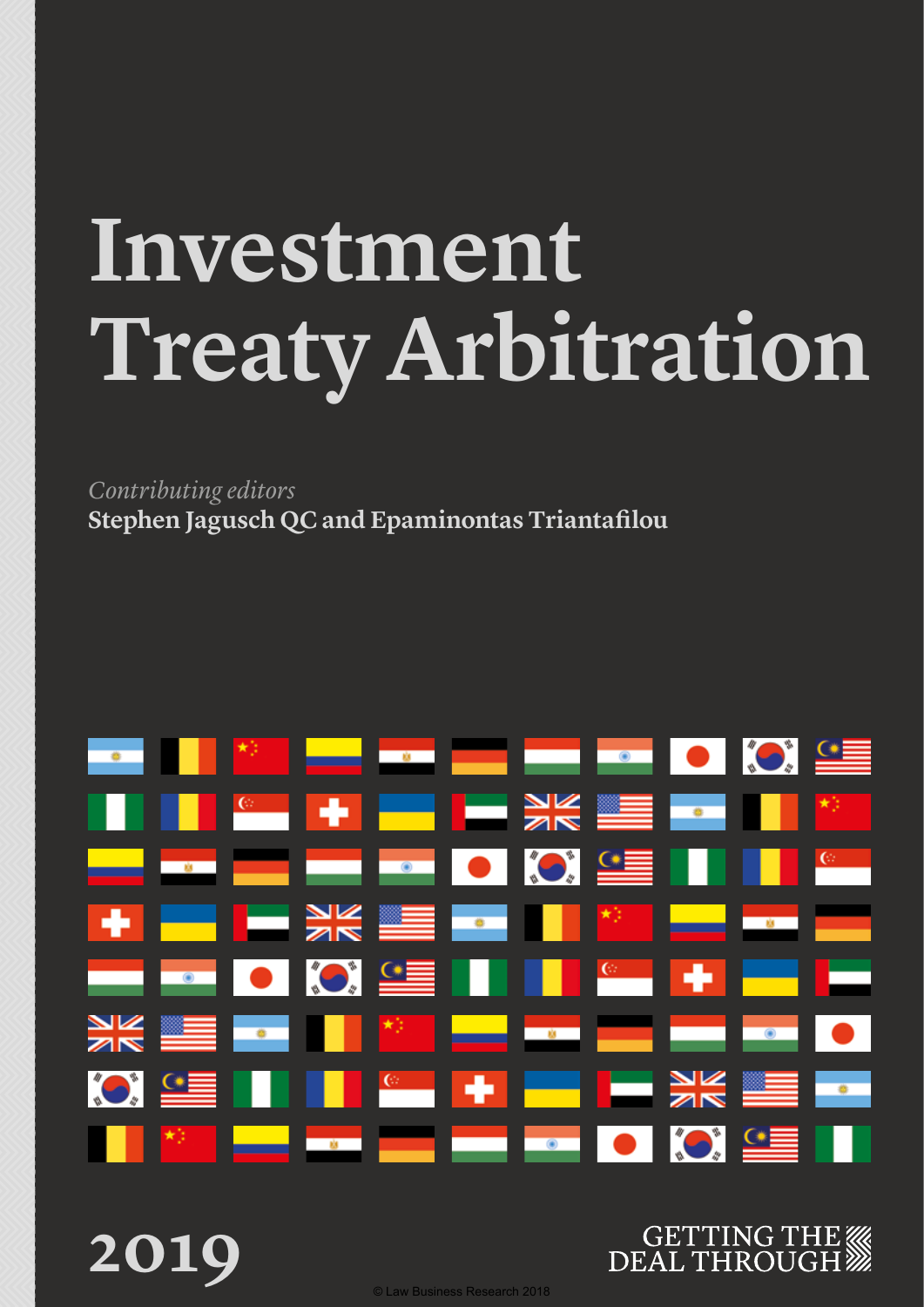## GETTING THE

## **Investment Treaty Arbitration 2019**

#### *Contributing editors*

**Stephen Jagusch QC and Epaminontas Triantafilou Quinn Emanuel Urquhart & Sullivan LLP**

For further information please contact editorial@gettingthedealthrough.com

Publisher Tom Barnes tom.barnes@lbresearch.com

Subscriptions James Spearing subscriptions@gettingthedealthrough.com

Senior business development managers Adam Sargent adam.sargent@gettingthedealthrough.com

Dan White dan.white@gettingthedealthrough.com



Published by Law Business Research Ltd 87 Lancaster Road London, W11 1QQ, UK Tel: +44 20 3780 4147 Fax: +44 20 7229 6910

© Law Business Research Ltd 2018 No photocopying without a CLA licence. First published 2013 Sixth edition ISBN 978-1-78915-035-3

The information provided in this publication is general and may not apply in a specific situation. Legal advice should always be sought before taking any legal action based on the information provided. This information is not intended to create, nor does receipt of it constitute, a lawyer–client relationship. The publishers and authors accept no responsibility for any acts or omissions contained herein. The information provided was verified between September and October 2018. Be advised that this is a developing area.

Reproduced with permission from Law Business Research Ltd

This article was first published in November 2018

Printed and distributed by Encompass Print Solutions Tel: 0844 2480 112

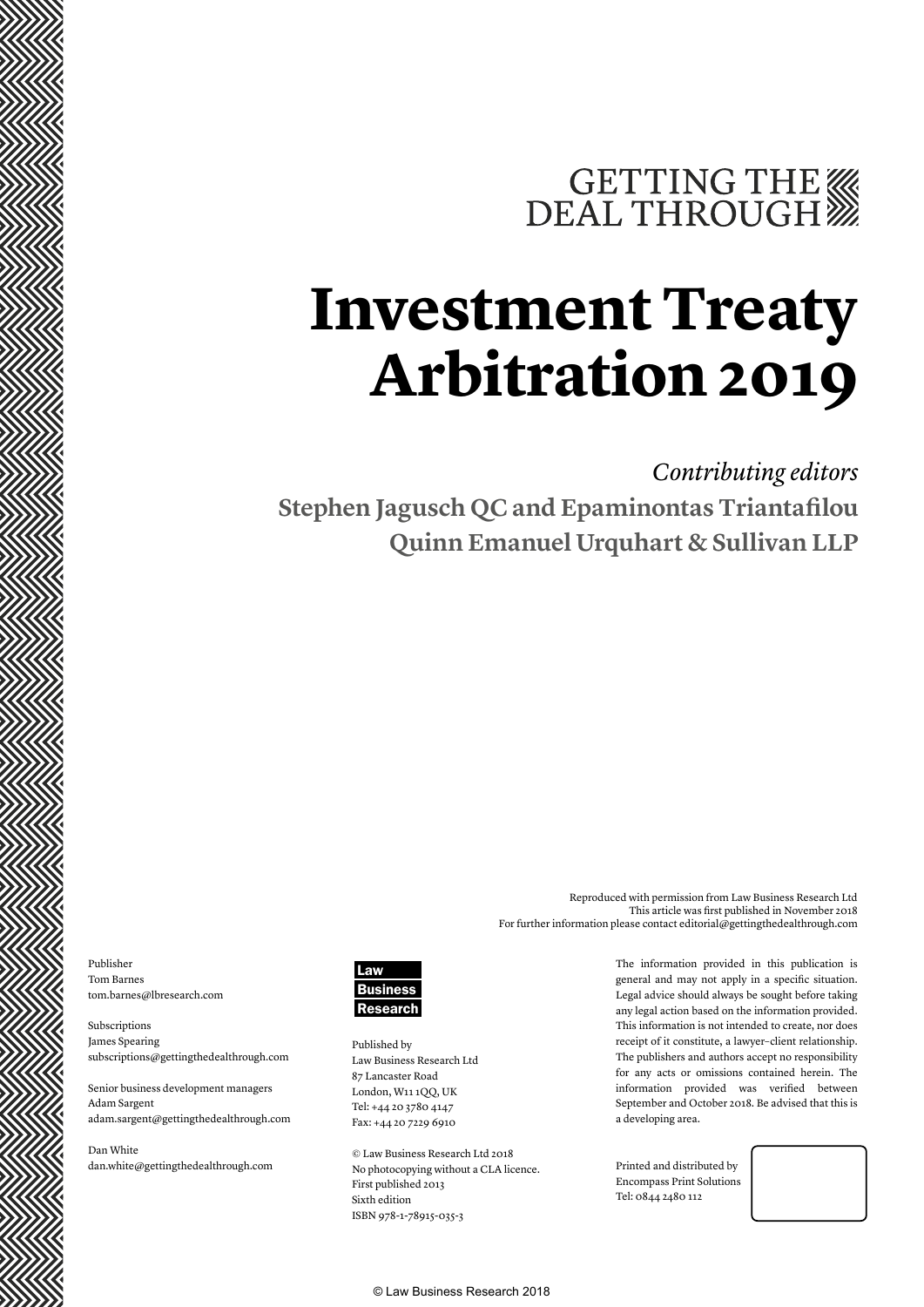#### **CONTENTS**

| <b>Global overview</b>                                                                                         | 5  | Korea                                                                                                  | 59  |
|----------------------------------------------------------------------------------------------------------------|----|--------------------------------------------------------------------------------------------------------|-----|
| Stephen Jagusch QC and Epaminontas Triantafilou<br>Quinn Emanuel Urquhart & Sullivan LLP                       |    | Doo-Sik Kim and Jae Min Jeon<br>Shin & Kim                                                             |     |
| Argentina                                                                                                      | 7  | Malaysia                                                                                               | 64  |
| Luis Alberto Erize<br>Abeledo Gottheil Abogados                                                                |    | Tan Sri Dato' Cecil Abraham and Dato' Sunil Abraham<br>Cecil Abraham & Partners                        |     |
| Belgium                                                                                                        | 16 | Nigeria                                                                                                | 68  |
| Françoise Lefèvre, Xavier Taton, Guillaume Croisant and<br>Nicolas Delwaide<br>Linklaters LLP                  |    | Olasupo Shasore, SAN and Bello Salihu<br>Africa Law Practice (ALP)                                     |     |
|                                                                                                                |    | Romania                                                                                                | 72  |
| China<br>Steven Yu<br>Hiways Law Firm                                                                          | 21 | Cristiana Irinel Stoica, Irina-Andreea Micu and Daniel Aragea<br>STOICA & Asociatii - Attorneys at Law |     |
|                                                                                                                |    | Singapore                                                                                              | 77  |
| Colombia                                                                                                       | 27 | Alvin Yeo, Chou Sean Yu and Koh Swee Yen                                                               |     |
| Alberto Zuleta Londoño, Daniel Fajardo Villada and<br>Carolina Lopez Tobar<br>Holland & Knight Colombia S.A.S. |    | WongPartnership LLP                                                                                    |     |
|                                                                                                                |    | Switzerland                                                                                            | 83  |
| Egypt                                                                                                          | 32 | Kirstin Dodge, Nicole Cleis and Gabrielle Nater-Bass<br>Homburger AG                                   |     |
| Girgis Abd El-Shahid and César R Ternieden                                                                     |    |                                                                                                        |     |
| Shahid Law Firm                                                                                                |    | <b>Ukraine</b>                                                                                         | 87  |
| Germany                                                                                                        | 38 | Tatyana Slipachuk and Olesia Gontar<br>Sayenko Kharenko                                                |     |
| Daniel Busse and Sven Lange<br>Allen & Overy LLP                                                               |    |                                                                                                        |     |
|                                                                                                                |    | <b>United Arab Emirates</b>                                                                            | 93  |
| Hungary                                                                                                        | 43 | Janine Mallis and Craig Shepherd<br>Herbert Smith Freehills LLP                                        |     |
| György Wellmann                                                                                                |    |                                                                                                        |     |
| Szecskay Attorneys at Law                                                                                      |    | United Kingdom                                                                                         | 97  |
|                                                                                                                |    | Stephen Jagusch QC and Epaminontas Triantafilou                                                        |     |
| India                                                                                                          | 48 | Quinn Emanuel Urquhart & Sullivan LLP                                                                  |     |
| Shreyas Jayasimha, Mysore Prasanna and Mihir C Naniwadekar                                                     |    |                                                                                                        |     |
| Aarna Law                                                                                                      |    | <b>United States</b>                                                                                   | 102 |
| Japan                                                                                                          | 54 | Tai-Heng Cheng, David M Orta and Julia Peck                                                            |     |
| Yoshimasa Furuta and Aoi Inoue<br>Anderson Mōri & Tomotsune                                                    |    | Quinn Emanuel Urquhart & Sullivan LLP                                                                  |     |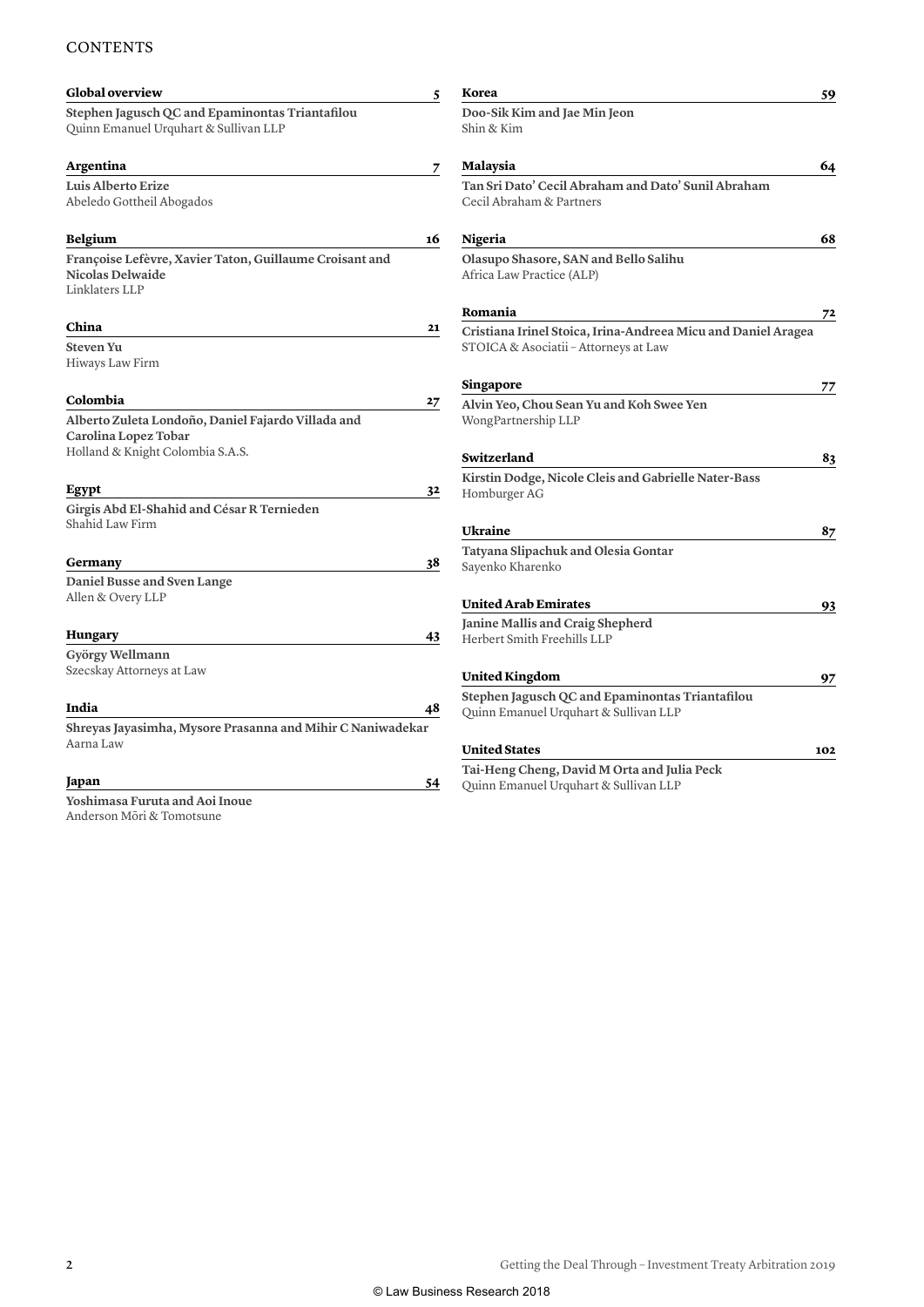## **Preface**

### **Investment Treaty Arbitration 2019**

Sixth edition

**Getting the Deal Through** is delighted to publish the sixth edition of *Investment Treaty Arbitration*, which is available in print, as an e-book and online at www.gettingthedealthrough.com.

**Getting the Deal Through** provides international expert analysis in key areas of law, practice and regulation for corporate counsel, crossborder legal practitioners, and company directors and officers.

Throughout this edition, and following the unique **Getting the Deal Through** format, the same key questions are answered by leading practitioners in each of the jurisdictions featured. Our coverage this year includes new chapters on Belgium, Malaysia, Nigeria and Singapore.

**Getting the Deal Through** titles are published annually in print. Please ensure you are referring to the latest edition or to the online version at www.gettingthedealthrough.com.

Every effort has been made to cover all matters of concern to readers. However, specific legal advice should always be sought from experienced local advisers.

**Getting the Deal Through** gratefully acknowledges the efforts of all the contributors to this volume, who were chosen for their recognised expertise. We also extend special thanks to the contributing editors, Stephen Jagusch QC and Epaminontas Triantafilou of Quinn Emanuel Urquhart & Sullivan LLP, for their continued assistance with this volume.

### GETTING THE

London October 2018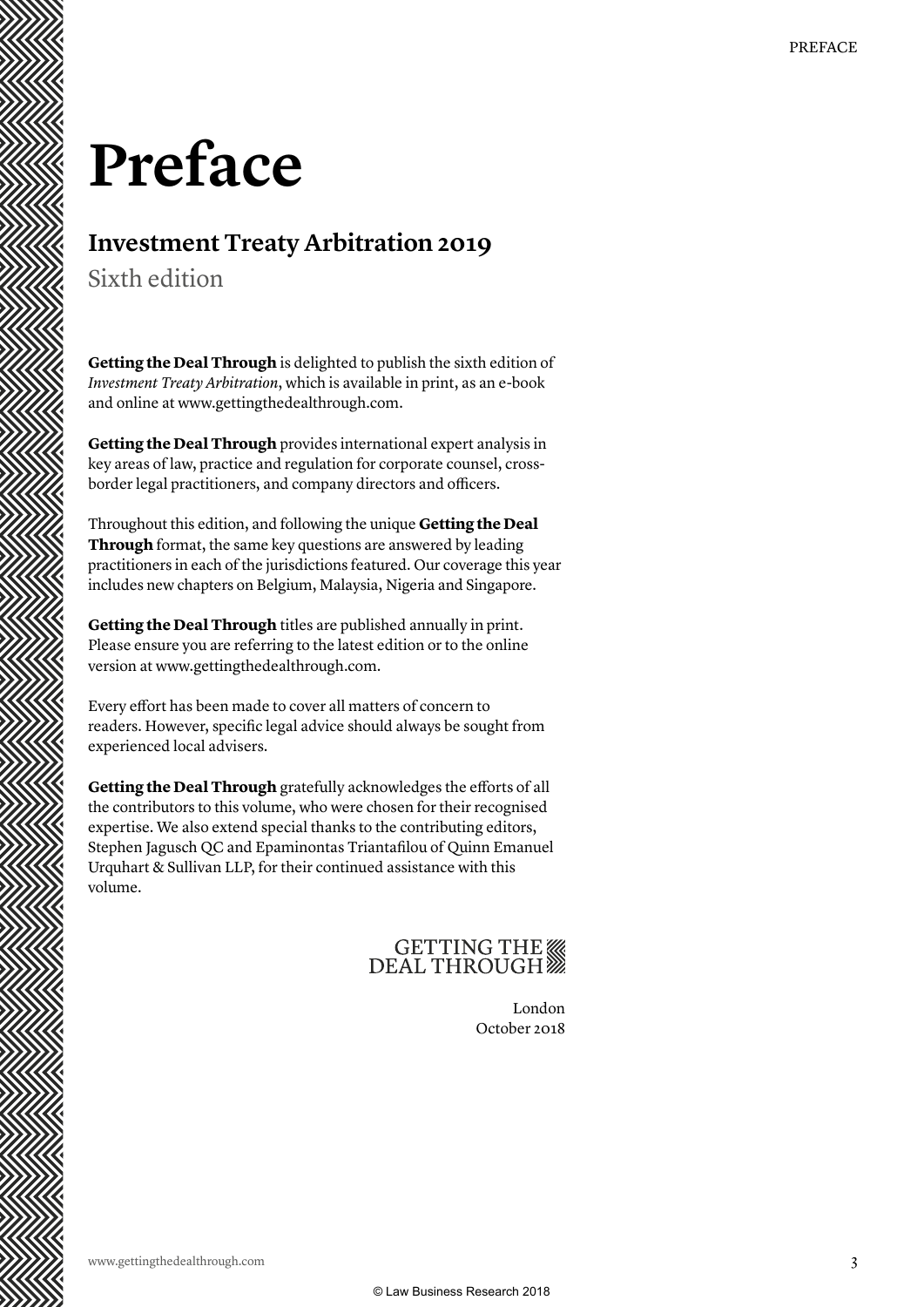# **Ukraine**

#### **Tatyana Slipachuk and Olesia Gontar**

**Sayenko Kharenko**

#### **Background**

#### **1 What is the prevailing attitude towards foreign investment?**

Ukraine has great investment capacity. Ukraine entered into, and continues to enter into, multilateral and bilateral investment treaties with foreign states. Moreover, national legislation provides for national treatment and a number of guarantees for foreign investments. At the same time, notwithstanding the existence of an extensive system of legislative acts, there is no integrated and coordinated system of investment legislation in Ukraine. Therefore, the formation of a regulatory framework in relation to investment continues.

Ukraine it trying to recover from unstable political and social situation caused by the occupation and annexation of Crimea, as well as military activity and temporary occupation of certain territories in the Donetsk and Lugansk regions that negatively affected investment activities in the country.

#### **2 What are the main sectors for foreign investment in the state?**

According to the report of the State Statistics Service of Ukraine for the period of January to July 2018, the main sectors for foreign direct investment included the industrial sector (33.4 per cent) (wherein the process industry constitutes 25.4 per cent), finance and insurance (11.5 per cent), wholesale and retail trade, automotive (15.5 per cent), immoveable property transactions (12 per cent), professional, scientific and technical activity (6.8 per cent), and information and telecommunications (6.7 per cent).

#### **3 Is there a net inflow or outflow of foreign direct investment?**

According to the report of the State Statistics Service of Ukraine, as of 1 April 2018, the inflow of foreign direct investment in Ukraine is US\$40,779.5 million and the outflow of direct investment from Ukraine is US\$6,564.8 million.

#### **4 Describe domestic legislation governing investment agreements with the state or state-owned entities.**

There is no specific legislative act governing investment agreements with Ukraine or Ukrainian state-owned entities. Such agreements are regulated by different laws.

In particular, relations in the sphere of public-private partnership are governed by the Law of Ukraine On Public-Private Partnership (No. 2404-VI, dated 1 July 2010, as amended). Public-private partnership in Ukraine is conducted in the form of cooperation under the contract between the investor and Ukraine, the Autonomous Republic of Crimea or relevant state and local authorities in relation to the objects in state or municipal ownership or ownership of the Autonomous Republic of Crimea. The public-private partnership may take place in any form (any type of contract) except for production-sharing contracts. The type of contract to be concluded shall be determined by the state authority that adopts the decision on the public-private partnership.

Production-sharing contracts are regulated by the Law of Ukraine On Production-Sharing Contracts (No. 1039-XIV, dated 14 September 1999, as amended). Under the production-sharing contract, the investor agrees during the agreed period of time to perform exploration, prospection and mining in the defined area at its own expense and risk with subsequent compensation of expenses and payments of remuneration. The state undertakes to ensure issuance to investors approvals, quotas, special permits and licences, documents certifying the right to use land and other approvals, permits, licences related to the exploitation of subsoil resources, works, construction of buildings, envisaged in the production-sharing contracts. Such documents are issued in accordance with Ukrainian legislation for the period of the productionsharing contract.

In accordance with article 22 of the Law of Ukraine On the Regime of Foreign Investing (No. 93/96-BP, dated 19 March 1996, as amended), business activities of foreign investors related to the use of state- or municipality-owned objects transferred to the concession of a foreign investor shall be conducted under the concession agreement. Such agreements are governed by the Law of Ukraine On Concessions (No. 997-XIV, dated 16 July 1999, as amended), the Law of Ukraine On Peculiarities of Lease or Concession of Objects of State-Owned Fuel and Energy Complexes (No. 3687-VI, dated 8 July 2011, as amended), the Law of Ukraine On Peculiarities of Lease or Concession of Objects of Centralised Water Supply, Heating Supply and Water Draining being in Municipal Property (No. 2624-VI, dated 21 October 2010, as amended) and others.

Ukrainian legislation also includes specific regulation on the management of state-owned entities, which may affect the procedure for conclusion of the investment agreements with such entities, for example, the Law of Ukraine On Managing Objects that are in State Ownership (No. 185-V, dated 21 September 2006).

On 18 January 2018, the Ukrainian Parliament adopted the new Law of Ukraine On the Privatisation of State and Municipal Property (No. 2269-VIII), which simplified the privatisation process making it more transparent. This law sets out a clear privatisation procedure, allows sale and purchase agreements to be governed by English law and disputes to be submitted for resolution by international arbitral tribunals.

#### **International legal obligations**

#### **5 Identify and give brief details of the bilateral or multilateral investment treaties to which the state is a party, also indicating whether they are in force.**

Ukraine has effective bilateral investment treaties with the following states: Albania, Argentina, Armenia, Austria, Azerbaijan, Belarus, Bosnia and Herzegovina, Brunei, Bulgaria, Canada, Chile, China, Croatia, Cuba, Czech Republic, Denmark, Egypt, Estonia, Finland, France, Georgia, Germany, Greece, Hungary, India, Indonesia, Iran, Israel, Japan, Jordan, Kazakhstan, Korea, Kuwait, Latvia, Lebanon, Libya, Lithuania, Macedonia, Moldova, Mongolia, Montenegro (as a successor of Federal Republic of Yugoslavia), Morocco, the Netherlands, Panama, Poland, Portugal, Russia, San Marino, Saudi Arabia, Singapore, Slovakia, Slovenia, Spain, Sweden, Switzerland, Syria, Tajikistan, Turkey, Turkmenistan, the United Arab Emirates, the United Kingdom, the United States, Uzbekistan and Vietnam.

According to the information obtained from the Ministry of Foreign Affairs, bilateral investment treaties signed with the following states have not become effective or lost their effect: Belgium and Luxembourg, the Democratic Republic of Congo, Equatorial Guinea, Gambia, Italy, Kyrgyzstan, Oman, Qatar, Romania, and Yemen.

Ukraine is currently negotiating bilateral investment treaties with Algeria, Bahrain, Malaysia, Mexico, Nigeria and Sri Lanka.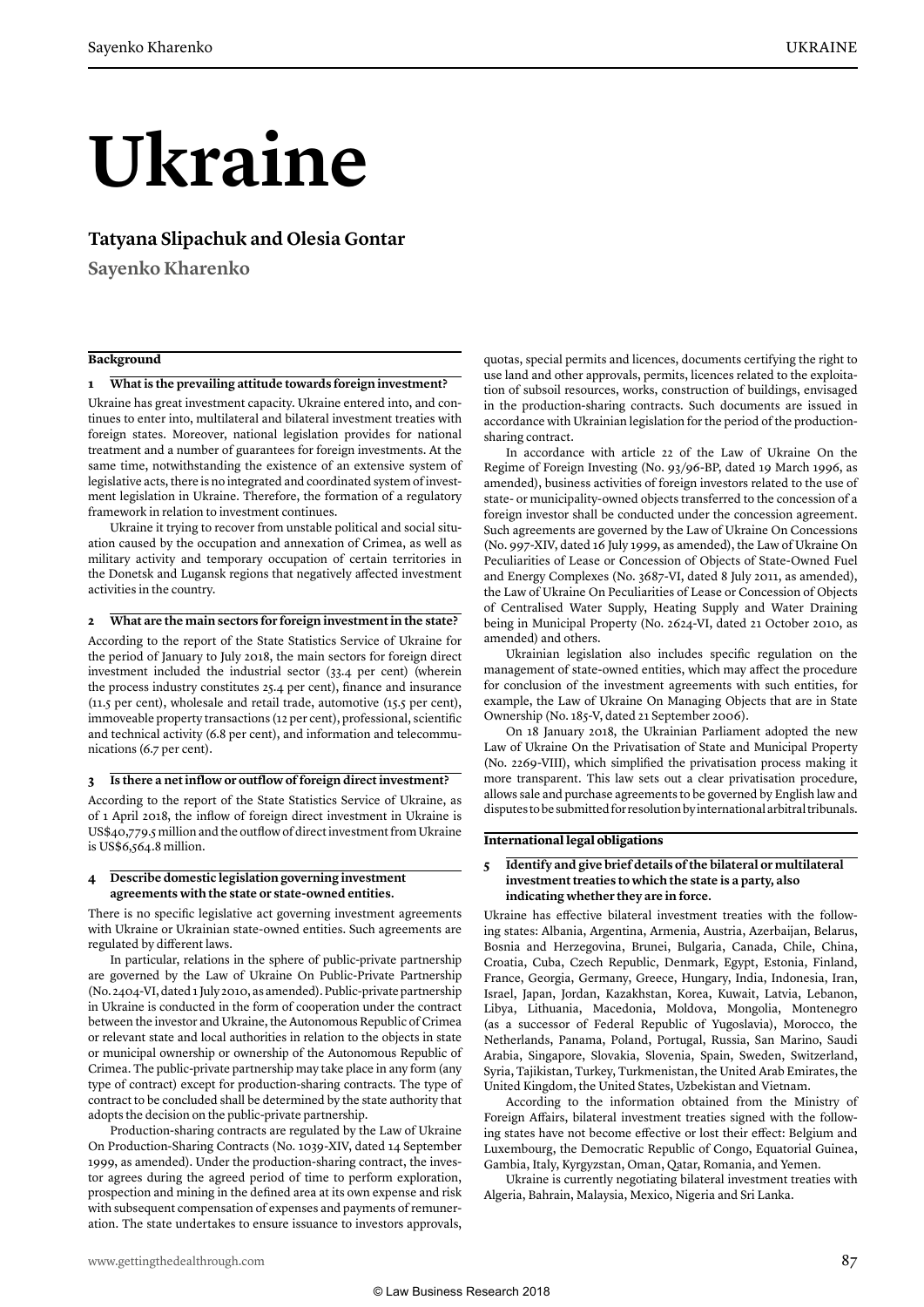Ukraine is a party to the Energy Charter Treaty (ECT). Ukraine has also entered into the investment treaty with the Organization of the Petroleum Exporting Countries (OPEC) Fund for International Development on 26 May 2017. This treaty was ratified by the Ukrainian Parliament on 5 December 2017 and entered into force on 27 June 2018.

On 19 May 2018, the Presidential Decree On Termination of Effect for Ukraine of Certain International Treaties Concluded within the Framework of the Commonwealth of Independent States was published. A list of international treaties covered by this Decree has not yet been published.

#### **6 If applicable, indicate whether the bilateral or multilateral investment treaties to which the state is a party extend to overseas territories.**

According to the Denmark BIT, it may be extended to the territories of the Faroe Islands and Greenland if the contracting parties so agree separately. There is no information that such an application was agreed between the states.

According to the UK BIT, it may be extended to the territories for whose international relations the government of the United Kingdom are responsible as may be agreed between the contracting parties in an Exchange of Notes. There is no information that such an application was agreed between the states.

According to the BIT with the Netherlands, it shall apply to the part of the Netherlands in Europe, to the Netherlands Antilles and to Aruba unless the notification that the procedures required for entering of the treaty into force has been complied with provides otherwise. Respective notifications are not publicly available. In addition, the territory of the Netherlands shall include the territory under its sovereignty and the sea and submarine areas over which it exercises, in conformity with international law, sovereignty and sovereign rights of jurisdiction.

According to the BIT with France, it shall apply to the territory of France including its sea area, meaning economic zone and continental shelf.

There are no other specific indications as to the territorial application of the mentioned BITs in the texts of the BITs.

Information on the application of the Energy Charter Treaty is available at the official website of the Energy Charter Treaty at: www.energycharter.org.

#### **7 Has the state amended or entered into additional protocols affecting bilateral or multilateral investment treaties to which it is a party?**

On 20 January 2010, the Ukrainian Parliament ratified an additional protocol to the BIT between Ukraine and the Czech Republic, signed on 16 September 2008.

On 4 October 2017, the Ukrainian Parliament ratified an additional protocol to the bilateral investment treaty between Ukraine and Croatia, signed on 21 November 2016.

Ukraine has also signed and ratified the Amendment to the Traderelated Provisions of the Energy Charter Treaty that entered into force on 21 January 2010.

#### **8 Has the state unilaterally terminated any bilateral or multilateral investment treaties to which it is a party?**

Ukraine has never unilaterally terminated any investment treaty.

#### **9 Has the state entered into multiple bilateral or multilateral investment treaties with overlapping membership?**

Yes. Ukraine entered into the Energy Charter Treaty that resulted in overlapping membership. The Energy Charter Treaty and Ukrainian BITs with signatories and contracting parties of the Energy Charter Treaty continue to operate in parallel.

#### **10 Is the state party to the ICSID Convention?**

Yes. The Law of Ukraine On Ratification of Convention on the Settlement of Investment Disputes between States and Nationals of Other States (No. 1547-III) was adopted on 16 March 2000. On 7 July 2000, the Convention on the Settlement of Investment Disputes between States and Nationals of Other States (ICSID Convention) 1965 entered into force for Ukraine.

**11 Is the state a party to the UN Convention on Transparency in Treaty-based Investor-State Arbitration (Mauritius Convention)?**

No. Ukraine is not a party to the Mauritius Convention.

**12 Does the state have an investment treaty programme?** No.

#### **Regulation of inbound foreign investment**

#### **13 Does the state have a foreign investment promotion programme?**

Ukraine has not yet adopted a comprehensive foreign investment promotion programme.

The Cabinet of Ministers of Ukraine Resolution on Approval of the Concept of the State Specific Economic Programme of Investment Activity Development in 2011–2015 (No. 1900-p, 29 September 2010) only identifies certain main goals, including those for the promotion of foreign investments, in particular:

- stimulation of private investment, improving legislation regulating investment activities and removing barriers to investment;
- development of the investment market and investment infrastructure;
- creation of conditions for the effective functioning of innovative financial institutions and investment enterprises; and
- improving efficiency and increasing transparency in the function of public-private partnership (concessions, joint activities, production sharing agreements).

The Cabinet of Ministers of Ukraine also approved the Programme of Development of the Investment and Innovative Activity in Ukraine (Resolution of the Cabinet of Ministers of Ukraine dated 2 February 2011, No. 389).

During 2017–18, further steps were taken to improve the investment climate and promote foreign investments in Ukraine. In particular, the Cabinet of Ministers of Ukraine approved Ukraine's Export Strategy for 2017 to 2021, and established the intergovernmental working group on the preparation of proposals for solving systematic problems and establishing effective cooperation and dialogue with foreign investors to improve the investment climate in Ukraine.

At the local level, many local state authorities and self-government authorities have adopted investment promotion programmes for specific regions or cities.

#### **14 Identify the domestic laws that apply to foreign investors and foreign investment, including any requirements of admission or registration of investments.**

The following Laws of Ukraine specifically regulate the treatment of foreign investments and investors:

- the Law of Ukraine On the Regime of Foreign Investing (No. 93/96-BP, dated 19 March 1996, as amended);
- the Law of Ukraine On Investment Activity (No. 1560-XII, dated 18 September 1991, as amended); and
- the Law of Ukraine On Protection of Foreign Investments (No. 15401-XII, dated 10 September 1991).

These laws provide for national treatment, protection from expropriation, free transfer of funds and other protections for foreign investments.

Apart from the special domestic laws dealing with foreign investments, a number of other legislative acts contain provisions applicable to foreign investment, in particular:

- the Civil Code of Ukraine (No. 435-IV, dated 16 January 2003, as amended);
- the Commercial Code of Ukraine (No. 436-IV, dated 16 January 2003, as amended);
- the Tax Code of Ukraine (No. 2755-VI, dated 2 December 2010, as amended);
- the Land Code of Ukraine (No. 2768-III, dated 25 October 2001, as amended);
- the Law of Ukraine On the Elimination of Discrimination in the Taxation of Business Entities Created Using Assets and Resources of National Origin (No. 1457-III, dated 17 February 2000, as amended);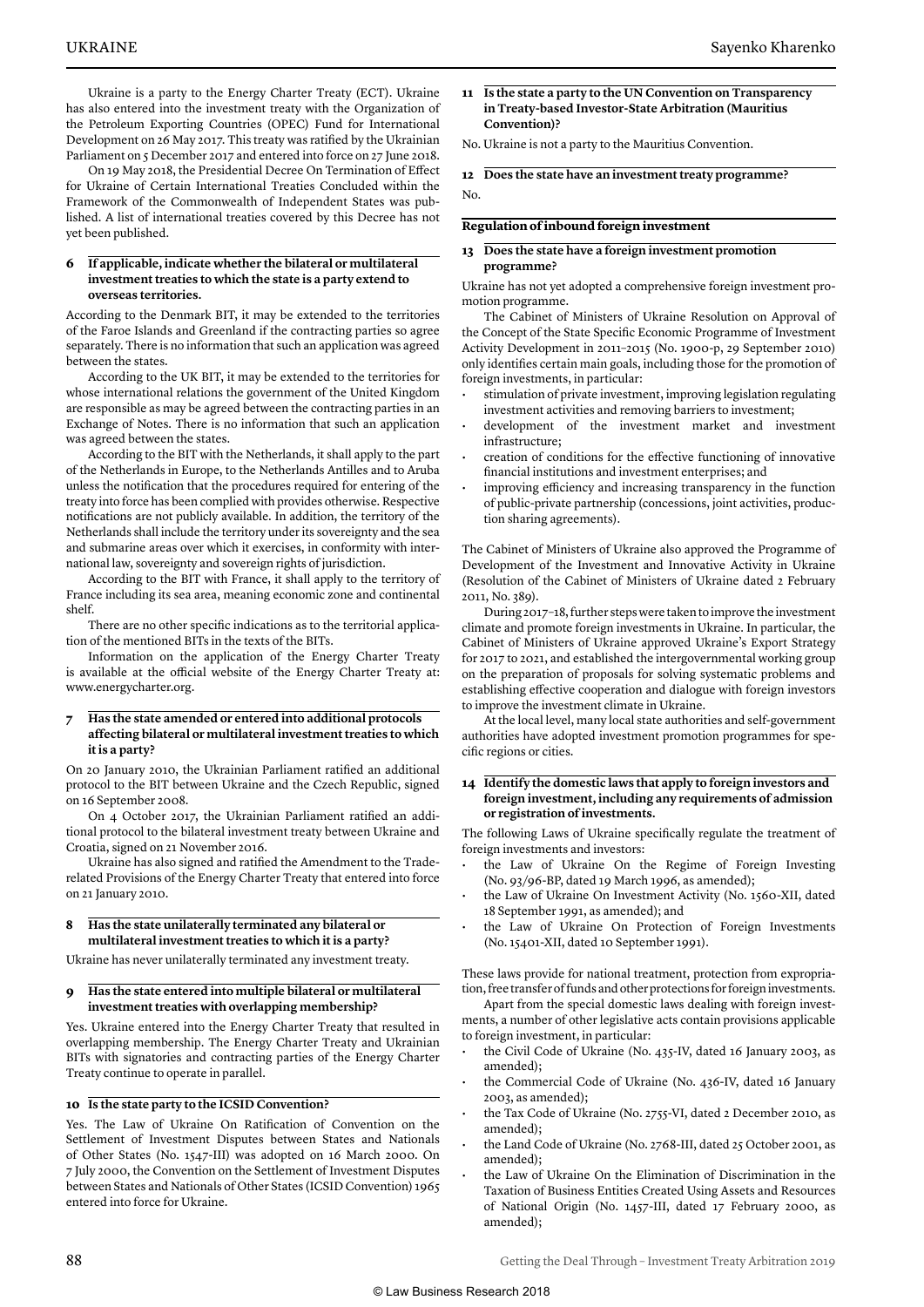- the Law of Ukraine On the General Principles of the Establishment and Functioning of Special (Free) Economic Zones (No. 2673-XII, dated 13 October 1992, as amended);
- the Law of Ukraine On Amendments to Certain Legislative Acts of Ukraine in relation to the Promotion of Foreign Investments (No. 2418-VIII, dated 15 May 2018);
- the Law of Ukraine On Amendments to Certain Legislative Acts of Ukraine in relation to Elimination of Barriers for Attraction of Foreign Investments (No. 2058-VIII, dated 23 May 2017);
- the Law of Ukraine On Innovative Activity (No. 40-IV, dated 4 July 2002, as amended);
- the Law of Ukraine On Financial Leasing (No. 723/97-BP, dated 16 December 1997, as amended); and
- the Law of Ukraine On Concessions (No. 997-XIV, 16 July 1999, as amended) etc.

In addition, in response to the annexation of Crimea and the occupation of part of Donetsk and Lugansk regions in eastern Ukraine by Russia, Ukraine has adopted special legislation establishing the status of such territories and specifics of commercial activities for the period of their temporary occupation, which may be relevant for foreign investors.

With regard to Crimea, the following legislation applies:

- the Law of Ukraine On Guaranteeing Citizens' Rights and Freedoms and Legal Regime on the Temporarily Occupied Territory of Ukraine (No. 1207-VII, dated 15 April 2014, as amended); and
- the Law of Ukraine On the Creation of the Free Economic Zone of the Crimea and the Peculiarities of Economic Activity at the Temporarily Occupied Territories of Ukraine (No. 1636-VII, dated 12 August 2014).

With regard to the Donetsk and Lugansk regions, the following legislation applies: the Law of Ukraine On Peculiarities of the State Policy on Ensuring the State Sovereignty of Ukraine On the Temporarily Occupied Territories in Donetsk and Lugansk Regions (No. 2268-VIII, dated 18 January 2018).

It is important that Ukraine does not recognise any powers, acts (decisions) and actions of any organs created on its occupied territory in contravention of Ukrainian law. They are considered void and not creating legally binding obligations.

Ukraine declared that property rights in relation to any assets located on its occupied territory should be preserved.

The occupying power shall be liable for the violations of human rights and freedoms, as well as harm caused to Ukraine on its occupied territory, in accordance with the rules and principles of international law.

State registration of foreign investments in Ukraine is no longer required. The respective amendments were introduced by the Law of Ukraine On Amendments to Certain Legislative Acts of Ukraine On the Cancellation of the Obligation to Register Foreign Investments (No. 1390-VIII, dated 31 May 2016), which entered into force on 25 June 2016.

#### **15 Identify the state agency that regulates and promotes inbound foreign investment.**

The Ministry of Economic Development and Trade is responsible for the promotion of foreign investment in Ukraine.

There are two advisory bodies focused on foreign investment in Ukraine:

- the Foreign Investments Promotion and Support Office coordinated by the Governmental commissioner on investment issues (established under the resolution of the Cabinet of Ministers of Ukraine No. 740 dated 19 October 2016); and
- the National Investment Council of the President of Ukraine working under the auspices of the President of Ukraine (established under the Decree of the President of Ukraine No. 365/2016, dated 29 August 2016).

On 21 March 2018, the Foreign Investments Promotion and Support Office was reorganised from the advisory body of the Cabinet of Ministers of Ukraine to become a state institution.

In addition, in 2014, Ukraine has established the Business Ombudsman Council being an advisory body of the Cabinet of Ministers of Ukraine.

#### **16 Identify the state agency that must be served with process in a dispute with a foreign investor.**

The Department of International Disputes of the Ministry of Justice of Ukraine manages investment treaty arbitrations on behalf of the government. The Ministry of Justice represents Ukraine in investment treaty arbitration, according to the Decree of the President (No. 581/2002, dated 25 June 2002, as amended).

#### **Investment treaty practice**

#### **17 Does the state have a model BIT?**

No.

#### **18 Does the state have a central repository of treaty preparatory materials? Are such materials publicly available?**

Under the Order of the State Committee On Archives of Ukraine and the Ministry of Foreign Affairs on approval of the Regulations of the State Departmental Archive of the Ministry of Foreign Affairs of Ukraine (No. 59/78, dated 17 April 2006, as amended), materials created in the course of the activity of the Ministry of Foreign Affairs, including the originals of international treaties and materials related to them, are located in the State Departmental Archive of the Ministry of Foreign Affairs. It provides copies of documents for a fee.

#### **19 What is the typical scope of coverage of investment treaties?**

Pursuant to Ukrainian investment treaties, the investor may be an individual or legal entity. In respect of individuals, Ukrainian investment treaties normally define an 'investor' as a citizen or national of a contracting party. Permanent residents are not usually included in the definition of 'investor'. However, under four BITs (with Azerbaijan, Canada, Israel and Kazakhstan), the ECT and Commonwealth of Independent States Treaty (CIS Treaty), protection is provided to citizens or nationals and permanent residents of a contracting party.

While most Ukrainian investment treaties provide that a juridical person incorporated or duly organised according to the laws of a contracting party is an 'investor', certain BITs contain additional requirements as to the territory of a contracting party:

- 14 BITs (with Argentina, Austria, Bulgaria, Cuba, Germany, India, Lithuania, Macedonia, Mongolia, Morocco, Oman, Serbia, Slovenia, Tajikistan and Turkmenistan) require that such entities have their seat in the territory of a contracting party;
- five BITs (with Chile, Iran, Jordan, Poland and Switzerland) require that such entities have their seat and business activity in the territory of a contracting party;
- four BITs (with Portugal, Saudi Arabia, Slovakia and Turkey) require that such entities have their main office or headquarters in the territory of a contracting party;
- the France and Lebanon BITs require that such entities have their legal address in the territory of a contracting party;
- the Finland BIT requires that such entities have their registered office in the territory of a contracting party; and
- the Bosnia and Herzegovina BIT requires that such entities have their registered seat, central office or main business activity in the territory of a contracting party.

Most Ukrainian BITs contain no exclusion of certain assets from the definition of 'investment'. However, the Canada BIT does not protect real estate or other property not acquired in the expectation or used for the purpose of economic benefit or other business purposes. The Israel BIT does not protect the operations of obtaining loans, credit facilities and reimbursable financial assistance by the investor.

Most Ukrainian investment treaties explicitly require investments to be made in accordance with the contracting party's laws.

#### **20 What substantive protections are typically available?**

Ukrainian investment treaties typically prescribe:

- protection from expropriation;
- fair and equitable treatment;
- full protection and security;
- an umbrella clause; and
- a most-favoured-nation clause.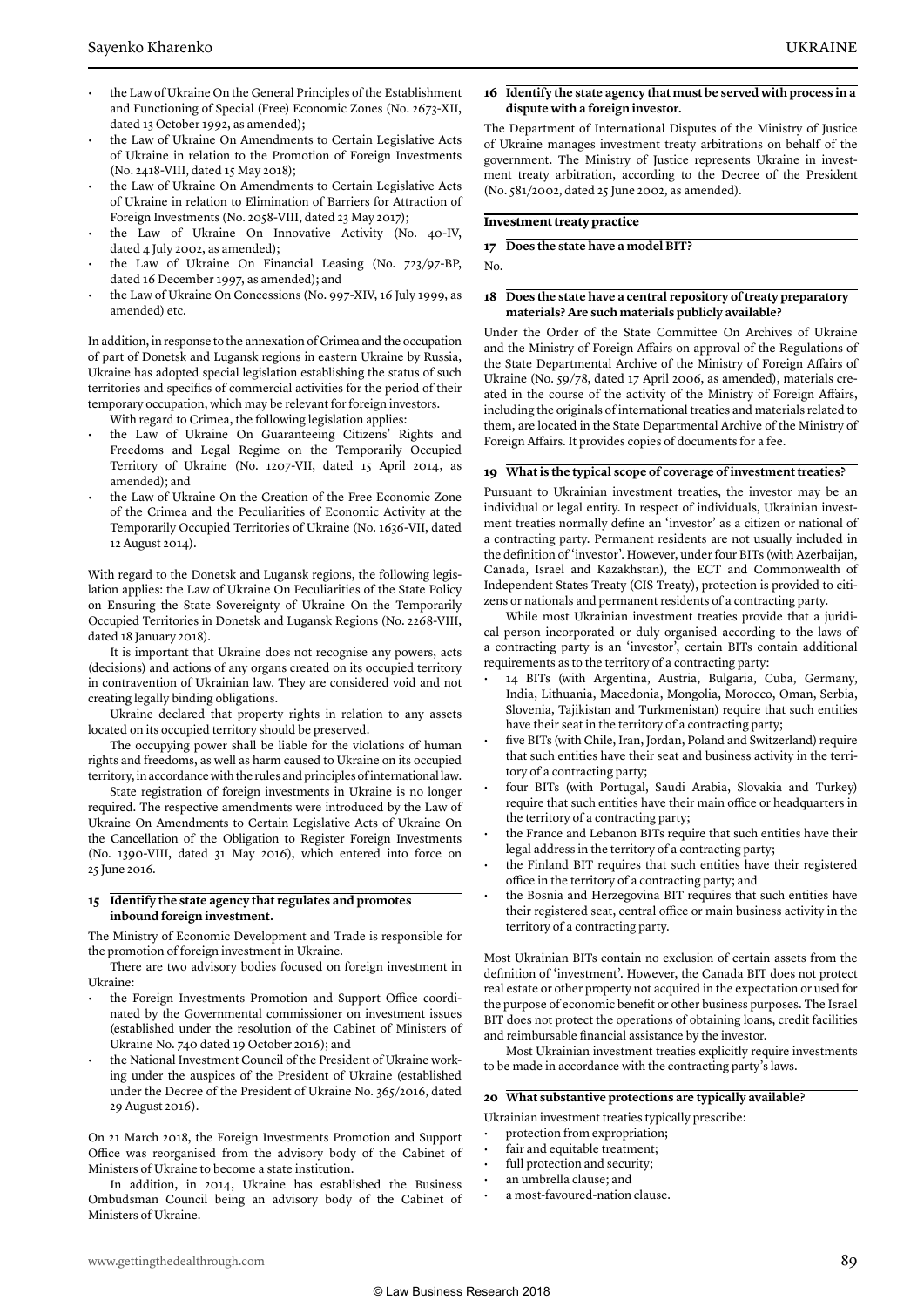All Ukrainian investment treaties provide for protection against unlawful expropriation. In addition, 13 investment treaties expressly protect against direct as well as indirect expropriation (Brunei, Chile, Finland, France, Iran, Jordan, Kuwait, Lebanon, Netherlands, Poland, Turkey, United Arab Emirates and United States BITs). Half of the BITs expressly provide protection to investors owning shares in the expropriated company. Only the CIS Treaty and four Ukrainian BITs (with Armenia, Azerbaijan, Russia and Turkey) do not contain the fair and equitable treatment standard. While most investment treaties simply stipulate that each contracting party shall ensure fair and equitable treatment to investments, only the France BIT is more prescriptive. It stipulates that limits imposed on the purchase or transportation for production of raw materials or supporting materials, fuel and energy shall be considered as a breach of fair and equitable treatment.

The formulation of the obligation to provide 'protection and security' in Ukrainian investment treaties is not uniform. Most investment treaties simply indicate that each contracting party shall grant 'full protection and security' to investments. Some provide for 'full protection' (eg, the Austria BIT), or 'full and unconditional protection' (eg, the CIS Treaty). Four Ukrainian BITs (Armenia, Azerbaijan, India and Turkey) do not provide for 'protection and security' as standard.

Twenty-four Ukrainian investment treaties contain an umbrella clause (ECT, and the Albania, Austria, Azerbaijan, Denmark, Egypt, Finland, Germany, Japan, Jordan, Korea, Kuwait, Lebanon, Mongolia, Morocco, Netherlands, Panama, Singapore, Spain, Switzerland, United Kingdom, United States, Uzbekistan and Vietnam BITs). All Ukrainian BITs explicitly provide that the provision of most-favoured nation or national treatment does not extend to the benefits of membership of a customs union, monetary union or free trade area.

In addition, all Ukrainian investment treaties contain a provision that requires the contracting parties to permit investors to freely transfer investments and investment returns. All BITs (except the United States BIT) provide for the right of the host state to subrogation.

#### **21 What are the most commonly used dispute resolution options for investment disputes between foreign investors and your state?**

Most Ukrainian investment treaties provide a right of recourse to ICSID and an ad hoc tribunal constituted in accordance with the United Nations Commission on International Trade Law (UNCITRAL) Arbitration Rules.

Some treaties also allow investors to pursue an arbitration claim through:

- the International Court of Arbitration of the International Chamber of Commerce (Bosnia and Herzegovina, Jordan and United Kingdom BITs, as well as the Turkey BIT, but only in case the dispute was first submitted for resolution to the national courts of a disputing party and was not resolved within a year);
- the Arbitration Institute of the Stockholm Chamber of Commerce (Russia BIT and the Energy Charter Treaty);
- an ad hoc tribunal under the rules specifically provided in the BIT with different appointing authorities (the Armenia, Brunei, China, Cuba, Germany, Libya, Poland and United Arab Emirates BITs); or
- any other tribunal acting in accordance with any other arbitration rules as is mutually agreed by the parties (the Kuwait, Japan, Mongolia, United Arab Emirates, United Kingdom and United States BITs).

#### **22 Does the state have an established practice of requiring confidentiality in investment arbitration?**

The awards in investment arbitrations involving Ukraine are usually public. The only confidential awards are the awards in *Remington Worldwide Limited v Ukraine* and in *JKX Oil & Gas, et al v Ukraine*. The settlement agreements in *Laskaridis Shipping v Ukraine* and *Western NIS Enterprise Fund v Ukraine* are also not public.

The recently rendered awards in ICSID cases *Krederi Ltd v Ukraine*  and *City-State NV, et al v Ukraine* have also not been made public.

#### **23 Does the state have an investment insurance agency or programme?**

On 20 December 2016, the Ukrainian Parliament adopted the Law of Ukraine On Ensuring the Large-Scale Expansion of the Export of Goods (Works, Services) of Ukrainian Origin through Insurance,

Guaranteeing and Cheapening of Export Crediting No. 1792-VIII. According to this Law, the Cabinet of Ministers of Ukraine is empowered to institute the Export-Credit Agency that, among other functions, will provide insurance and reinsurance of direct investments from Ukraine limited to investments into the infrastructure required for the development of the export of goods, works and services of Ukrainian origin. According to the Resolution of Cabinet of Ministers of Ukraine No. 65, dated 7 February 2018, the Export-Credit Agency was established as a form of private joint-stock company.

Law No. 1792-VIII does not contain specific rules on the contingency of the investment insurance on the availability of an investment treaty between the state and the host state (target of the investment). At the same time, according to this Law, the Export-Credit Agency shall be responsible for performance of functions, securing financial obligations and implementation of rights under the bilateral investment treaties of Ukraine and multilateral treaties.

#### **Investment arbitration history**

#### **24 How many known investment treaty arbitrations has the state been involved in?**

Ukraine has been involved in 17 investment treaty arbitrations:

- *Joseph C Lemire v Ukraine* (ICSID Case No. ARB(AF)/98/1), award dispatched on 18 September 2000;
- *Generation Ukraine Inc v Ukraine* (ICSID Case No. ARB/00/9), award dispatched on 16 September 2003;
- *Western NIS Enterprise Fund v Ukraine* (ICSID Case No. ARB/04/2), order signed on 16 March 2006, order taking note of the discontinuance issued by the Tribunal on 1 June 2006 pursuant to Arbitration Rule 43(1);
- *Tokios Tokeles v Ukraine* (ICSID Case No. ARB/02/18), award dispatched on 26 July 2007;
- *AMTO LLC v Ukraine* (SCC Case No. 080/2005; IIC 346 (2008)), final award signed on 26 March 2008;
- *Alpha Projektholding GMBH v Ukraine* (ICSID Case No. ARB/07/16), award dispatched on 8 November 2010;
- *Global Trading Resource Corp and Globex International Inc v Ukraine* (ICSID Case No. ARB/09/11), award dispatched on 1 December 2010;
- *GEA Group Aktiengesellschaft v Ukraine* (ICSID Case No. ARB/08/16), award dispatched on 31 March 2011;
- *Remington Worldwide Limited v Ukraine* (SCC), award dispatched on 28 April 2011;
- *Inmaris Perestroika Sailing Maritime Services GmbH and others v Ukraine* (ICSID Case No. ARB/08/8), award dispatched on 1 March 2012;
- *Laskaridis Shipping Co LTD, Lavinia Corporation, A K Laskaridis and P K Laskaridis v Ukraine* (Permanent Court of Arbitration (PCA) case, UNCITRAL Arbitration Rules), settled;
- *Bosh International Inc and B&P Ltd Foreign Investments Enterprise v Ukraine* (ICSID Case No. ARB/08/11), award dispatched on 25 October 2012;
- *Joseph C Lemire v Ukraine* (ICSID Case No. ARB/06/18; IIC 485 (2011)), award dispatched on 28 March 2011; the ad hoc committee's decision on annulment issued on 8 July 2013 (award upheld);
- *JSC Tatnafta v Ukraine* (PCA case, UNCITRAL Arbitration Rules), award dated 29 July 2014;
- *JKX Oil & Gas plc, Poltava Gas BV and Poltava Petroleum Company v Ukraine* (PCA case (consolidated with ICSID and SCC arbitral proceedings, UNCITRAL Arbitration Rules), award made on 6 February 2017;
- *Krederi Ltd v Ukraine* (ICSID Case No. ARB/14/17), award made on 2 July 2018; and
- *City-State NV, Praktyka Asset Management Company LLC, Crystal-Invest LLC and Prodiz LLC v Ukraine* (ICSID Case No. ARB/14/9), award made on 26 July 2018.

Most of the awards are available at: www.italaw.com. In addition, Ukraine is currently involved in five pending proceedings:

- *Gilward Investments BV v Ukraine* (ICSID Case No. ARB/15/33);
- *Littop Enterprises Limited, Bridgemont Ventures Limited and Bordo Management Limited v Ukraine* (SCC Case No V 2015/092);
- *Emergofin BV and Velbay Holdings Ltd v Ukraine* (ICSID Case No. ARB/16/35);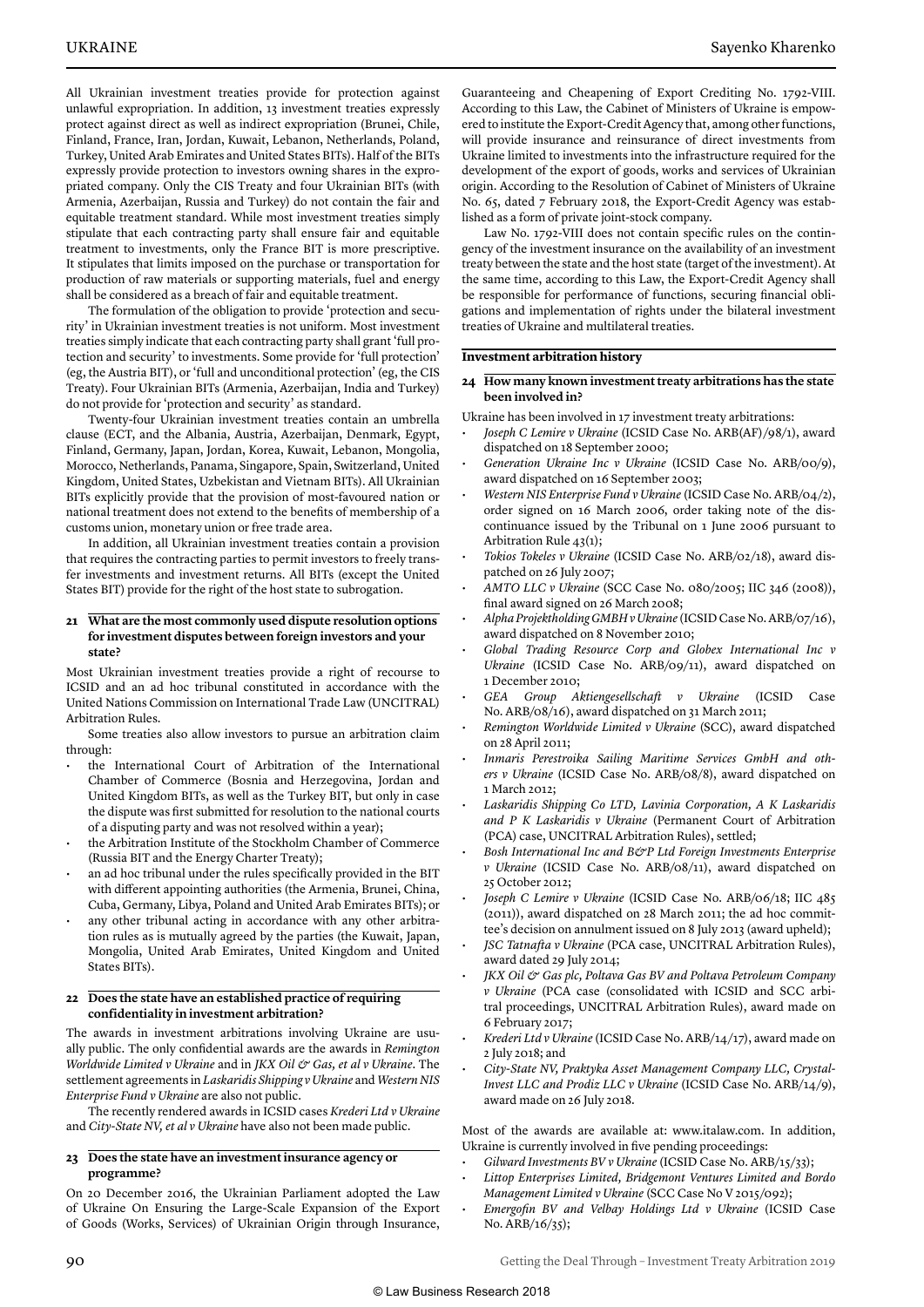#### **Update and trends**

#### **New procedural rules**

Ukraine has been undergoing a comprehensive judicial reform since 2 June 2016 when the new Law of Ukraine On Judiciary and Status of Judges was adopted by the Parliament. The major changes of this reform include adoption of the new procedural codes that entered into force on 15 December 2017 and substitution of the four-instance court system with the three-instance court system headed by the newly established Supreme Court.

The Civil Procedure Code of Ukraine was supplemented with new separate chapters dealing specifically with setting aside and recognition and enforcement of arbitral awards.

Among a number of important amendments introduced to the Civil Procedure Code of Ukraine, the following are specifically relevant for recognition and enforcement of arbitral awards rendered in investment cases:

- The Kyiv City Court of Appeal was granted an exclusive competence to consider all applications for recognition and enforcement of foreign arbitral awards in Ukraine. This amendment also means that decisions of the Kiev City Court of Appeal on either granting or refusing recognition and enforcement of a foreign arbitral award may now be challenged to the Supreme Court only. Previously, such an application could have been heard by courts of all instances.
- A specific time limit of two months was introduced for the consideration of an application for the recognition and enforcement of an arbitral award by the Kiev City Court of Appeal.

#### **Investment disputes initiated by Ukrainian investors against Russia under the Ukraine-Russia BIT**

Numerous Ukrainian entities and individuals lost their assets following the Russian annexation of Crimea in 2014. These developments have triggered the following investment disputes initiated by the

- *Ministry of Land and Property of the Republic of Tatarstan v Ukraine* (UNCITRAL Arbitration Rules); and
- *Ihor Boyko v Ukraine* (PCA Case No. 2017-23 under UNCITRAL Arbitration Rules).

#### **25 Do the investment arbitrations involving the state usually concern specific industries or investment sectors?**

Investment arbitrations involving Ukraine have concerned different industries such as the petrochemical industry (*GEA Group Aktiengesellschaft v Ukraine*), the sunflower oil industry (*Western NIS Enterprise Fund v Ukraine*), the printing industry (*Tokios Tokeles v Ukraine*), radio broadcasting (*Joseph C Lemire v Ukraine*), the poultry products industry (*Global Trading Resource Corp and Globex International Inc v Ukraine*), the oil-refining industry (*JSC Tatnafta v Ukraine, Ministry of Land and Property of the Republic of Tatarstan v Ukraine*), maritime operations (*Inmaris Perestroika v Ukraine and Laskaridis Shipping Co v Ukraine*), gas sector (*JKX Oil & Gas, et al v Ukraine*, *Littop Enterprises Limited, et al v Ukraine*), electricity (*Remington Worldwide Limited v Ukraine and AMTO LLC v Ukraine*).

However, four investment arbitrations concerned the building industry, namely, hotel development projects (*Alpha Projektholding GMBH v Ukraine and Bosh International v Ukraine*), the construction of an office building (*Generation Ukraine Inc v Ukraine*), shipbuilding (*Laskaridis Shipping Co v Ukraine*), commercial development of property (*Krederi Ltd v Ukraine*).

There are also other industries involved into the investment arbitration, such as banking sector (*City-State NV, Praktyka Asset Management Company LLC, Crystal-Invest LLC and Prodiz LLC v Ukraine*), air transport (*Gilward Investments BV v Ukraine*), aluminium production (*Emergofin BV and Velbay Holdings Ltd v Ukraine*) and confectionery (*Ihor Boiko v Ukraine*).

#### **26 Does the state have a history of using default mechanisms for appointment of arbitral tribunals or does the state have a history of appointing specific arbitrators?**

Ukraine usually appoints arbitrators without using a default mechanism. The only arbitrators appointed several times are Jürgen Voss (*Generation Ukraine Inc v Ukraine* and *Joseph C Lemire v Ukraine*; both in additional facility and arbitration proceedings) and Brigitte Stern Ukrainian investors against Russia under the Ukraine-Russia BIT. Notwithstanding the widely discussed jurisdictional problems associated with the use of the Ukraine-Russia BIT for these purposes, in most of the below cases, the PCA Tribunals confirmed their jurisdiction to hear the respective claims based on the Ukraine-Russia BIT:

- *Aeroport Belbek LLC and Igor Valerievich Kolomoisky v Russian Federation*, PCA Case No. 2015-07;
- *Limited Liability Company Lugzor and others v Russian Federation*, PCA Case No. 2015-29;
- *PJSC Ukrnafta v Russian Federation*, PCA Case No. 2015-34;
- *Stabil LLC et al v Russian Federation*, PCA Case No. 2015-35;
- *PJSC NJSC 'Naftogaz of Ukraine', PJSC State Joint Stock Company Chornomornaftogaz, PJSC Ukrtransgaz, Subsidiary Company Likvo, PJSC Ukrgasvydobuvannya, PJSC Ukrtransnafta, and Subsidiary Company Gaz Ukraiiny v Russian Federation*, Case No. 2017-16;
- *PJSC CB PrivatBank and Finance Company Finilon LLC v Russian Federation*, PCA Case No. 2015-21;
- *PJSC Oshchadbank v Russian Federation*, PCA Case; and
- *Everest Estate LLC et al v Russian Federation*, PCA Case No. 2015-36.

Crucially, on 9 May 2018, the PCA issued a press release to the effect that in *Everest Estate LLC et al v Russian Federation*, PCA Case No. 2015- 36, the arbitral tribunal rendered award on its merits on 2 May 2018. By this award, the arbitral tribunal granted the claim ruling that Russia is responsible for violating the rights of the Ukrainian investors.

As with similar cases, Russia refused to participate in the proceedings indicating, inter alia, that 'the [Ukraine-Russia BIT] cannot serve as a basis for composing an arbitral tribunal to settle [the claimants' claims]', and that it 'does not recognise the jurisdiction of an international arbitral tribunal at the Permanent Court of Arbitration in settlement of [the claimants' claims]'.

(*GEA Group Aktiengesellschaft v Ukraine and City-State NV, Praktyka Asset Management Company LLC, Crystal-Invest LLC and Prodiz LLC v Ukraine*).

#### **27 Does the state typically defend itself against investment claims? Give details of the state's internal counsel for investment disputes.**

Ukraine usually defends itself with the help of the Ministry of Justice of Ukraine and external counsel (Ukrainian and international law firms), retained according to the special proceedings.

#### **Enforcement of awards against the state**

#### **28 Is the state party to any international agreements regarding enforcement, such as the 1958 UN Convention on the Recognition and Enforcement of Foreign Arbitral Awards?**

Yes. The United Nations Convention on the Recognition and Enforcement of Foreign Arbitral Awards 1958 (New York Convention) came into force for Ukraine on 8 January 1961. The European Convention on International Commercial Arbitration entered into force for Ukraine on 18 March 1963.

#### **29 Does the state usually comply voluntarily with investment treaty awards rendered against it?**

There were seven awards against Ukraine in the following cases:

- *Alpha Projektholding v Ukraine*;
- *Inmaris Perestroika v Ukraine*;
- *Remington Worldwide Limited v Ukraine*;
- *Joseph C Lemire v Ukraine* (ICSID Case No. ARB/06/18);
- *JSC Tatnafta v Ukraine*;
- *JKX Oil & Gas, et al v Ukraine*; and
- *City-State NV, Praktyka Asset Management Company LLC, Crystal-Invest LLC and Prodiz LLC v Ukraine*.

The payments under the awards in first three cases were made by Ukraine only after completion of enforcement proceedings before the state courts in Ukraine. From publicly available information, the state voluntarily complied with the award in *Joseph C Lemire v Ukraine (II)*.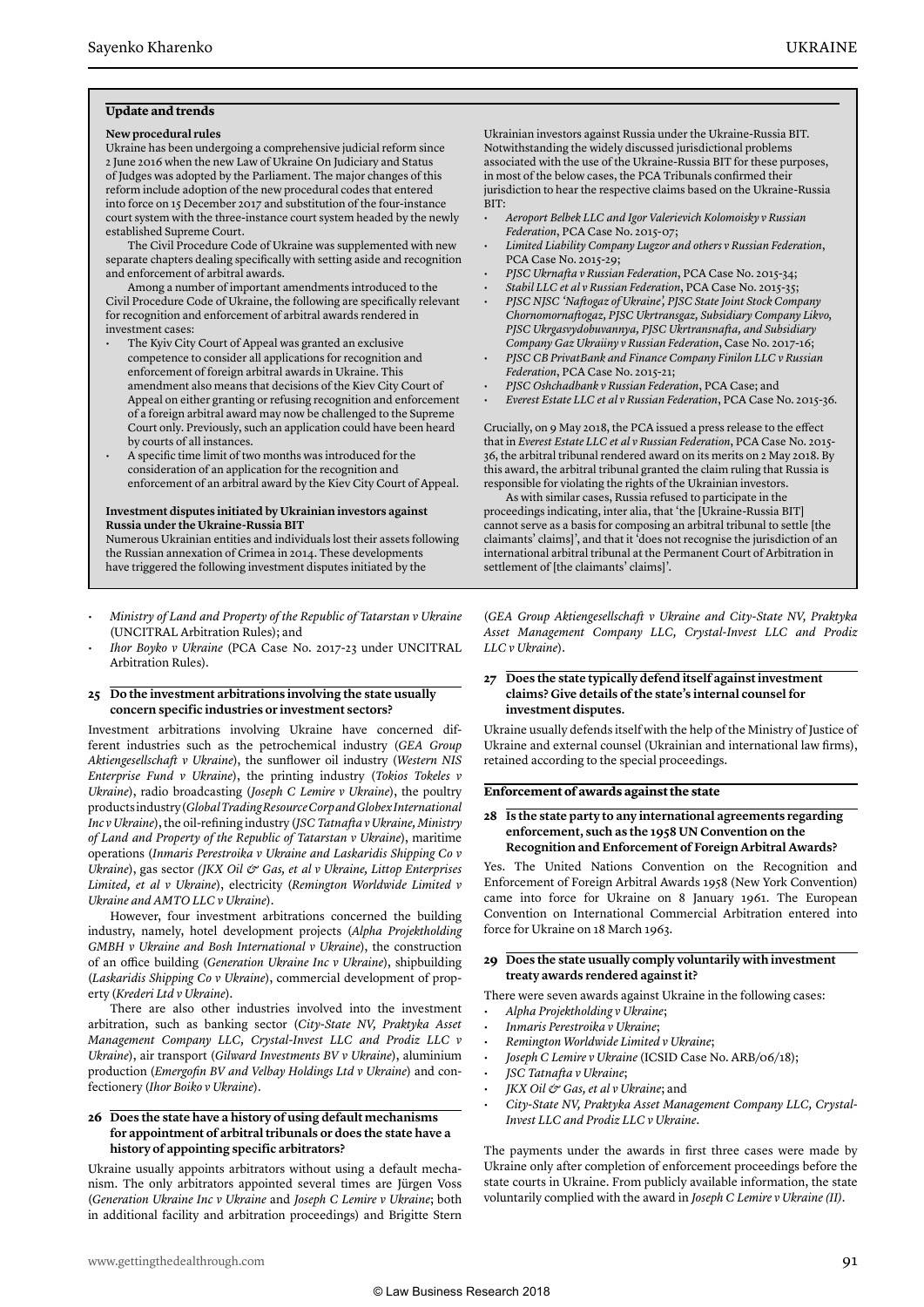Ukraine attempted to set aside the arbitral awards rendered in *JSC Tatnafta v Ukraine* but the Paris Court of Appeal rejected its applications in November 2016. Currently, Ukraine is involved in several sets of pending enforcement proceeding in different jurisdictions.

Ukraine also attempted to set aside the arbitral award rendered in *JKX Oil & Gas, et al v Ukraine*. The application of Ukraine submitted to the High Court of England and Wales was dismissed in October 2017.

Information on the compliance by Ukraine with the arbitral award recently made in *City-State NV, Praktyka Asset Management Company LLC, Crystal-Invest LLC and Prodiz LLC v Ukraine* is not yet available.

#### **30 If not, does the state appeal to its domestic courts or the courts where the arbitration was seated against unfavourable awards?**

The awards in *Alpha Projektholding v Ukraine*, *Inmaris Perestroika v Ukraine* and *Remington Worldwide Limited v Ukraine* were successfully enforced in Ukrainian courts. Ukraine did not appeal against enforcement in these cases. Ukraine attempted to set aside the unfavourable awards in cases *JSC Tatnafta v Ukraine* and *JKX Oil & Gas, et al v Ukraine* (see question 29). Applications in both cases were dismissed.

#### **31 Give details of any domestic legal provisions that may hinder the enforcement of awards against the state within its territory.**

There are no specific provisions regulating the enforcement of investment arbitral awards in Ukraine. Therefore, enforcement is governed by the general provisions of Chapter IX of the Civil Procedure Code of Ukraine. Article 474 of the Civil Procedure Code prescribes that such enforcement shall be granted in the cases provided for by international treaties ratified by the Ukrainian Parliament (which includes the New York Convention) or, in the absence of such treaties, based on the principle of reciprocity. Grounds for the refusal of recognition and enforcement of arbitral awards contained in article 478 of the Civil Procedure Code of Ukraine are the same as those prescribed in the New York Convention.

At the same time, potential enforcement of investment arbitral awards in Ukraine against the assets of foreign states may be hindered by the provisions of Ukrainian law on sovereign immunity. In particular, article 79 of the Law of Ukraine On International Private Law (No. 2709-IV, dated 23 June 2005) provides:

submission of a claim against a foreign state;

- joinder of a foreign state to the proceedings as a respondent or a third party;
- arrest of assets belong to a foreign state and are located on the territory of Ukraine;
- granting of any other interim measures against such assets of a foreign state; or
- enforcement against such assets of a foreign state may be allowed only upon consent of the competent organs of the respective foreign state, unless otherwise is provided by international treaties of Ukraine or other Ukrainian laws.